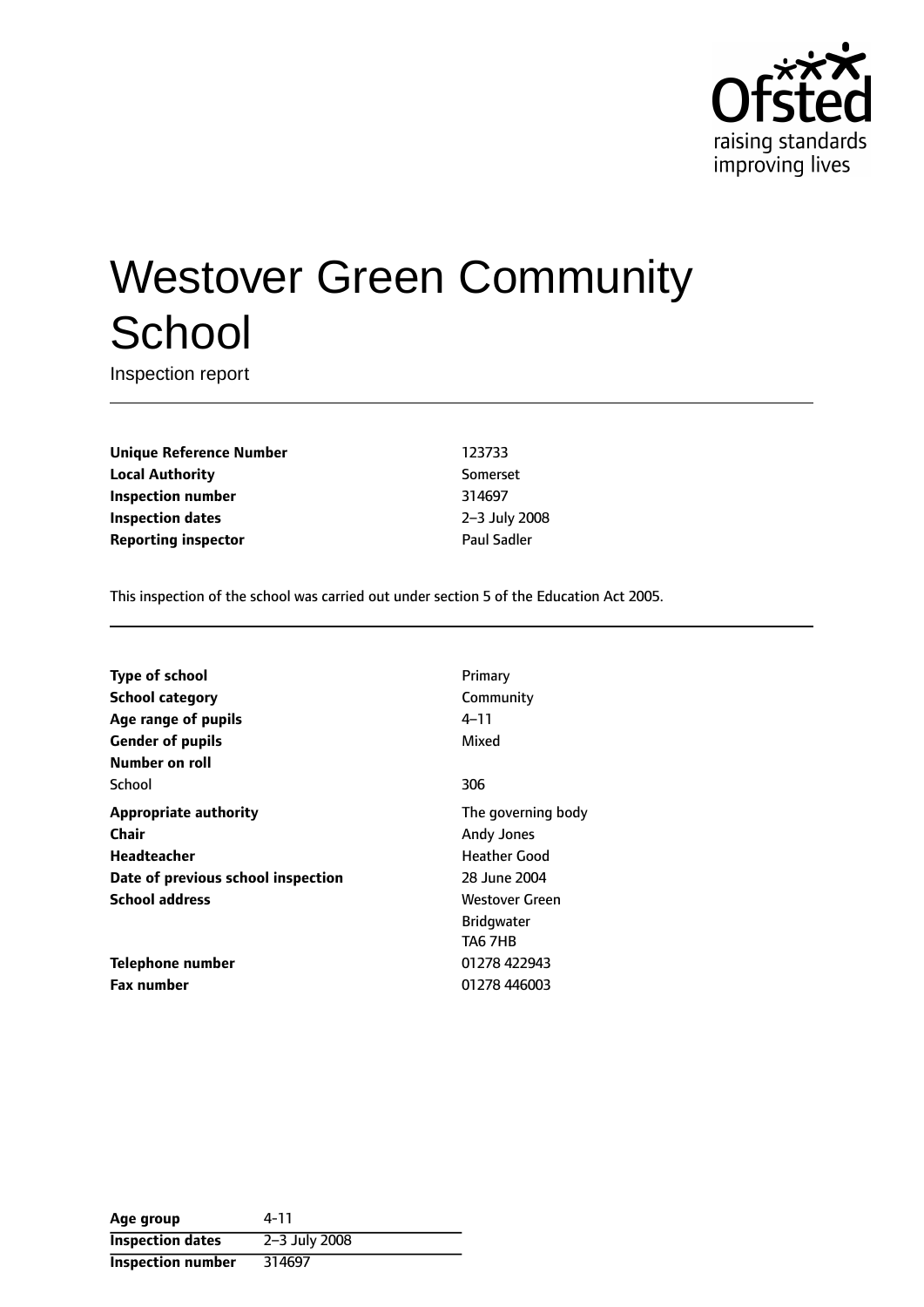.

© Crown copyright 2008

#### Website: www.ofsted.gov.uk

This document may be reproduced in whole or in part for non-commercial educational purposes, provided that the information quoted is reproduced without adaptation and the source and date of publication are stated.

Further copies of this report are obtainable from the school. Under the Education Act 2005, the school must provide a copy of this report free of charge to certain categories of people. A charge not exceeding the full cost of reproduction may be made for any other copies supplied.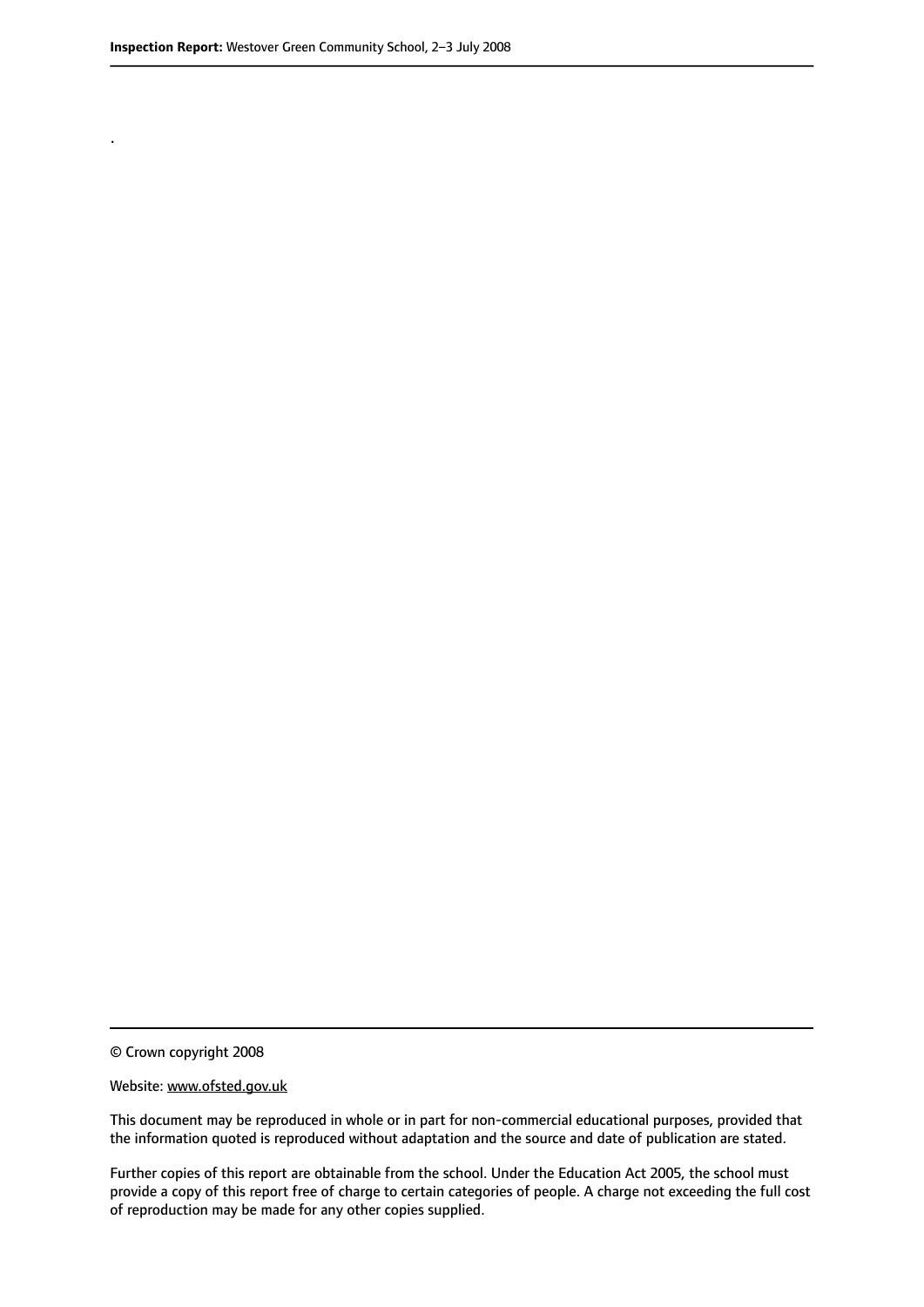## **Introduction**

The inspection was carried out by three Additional Inspectors.

#### **Description of the school**

The school serves an area of mainly social housing. The proportion of pupils in receipt of free school meals is twice the national average and the proportion with learning difficulties and/or disabilities is also high. Most pupils are of White British ethnicity. A small proportion speak languages other than English at home. The school provides breakfast and after school care and has close links with the pre-school on the site. The headteacher took up her post in September 2007.

#### **Key for inspection grades**

| Grade 1 | Outstanding  |
|---------|--------------|
| Grade 2 | Good         |
| Grade 3 | Satisfactory |
| Grade 4 | Inadequate   |
|         |              |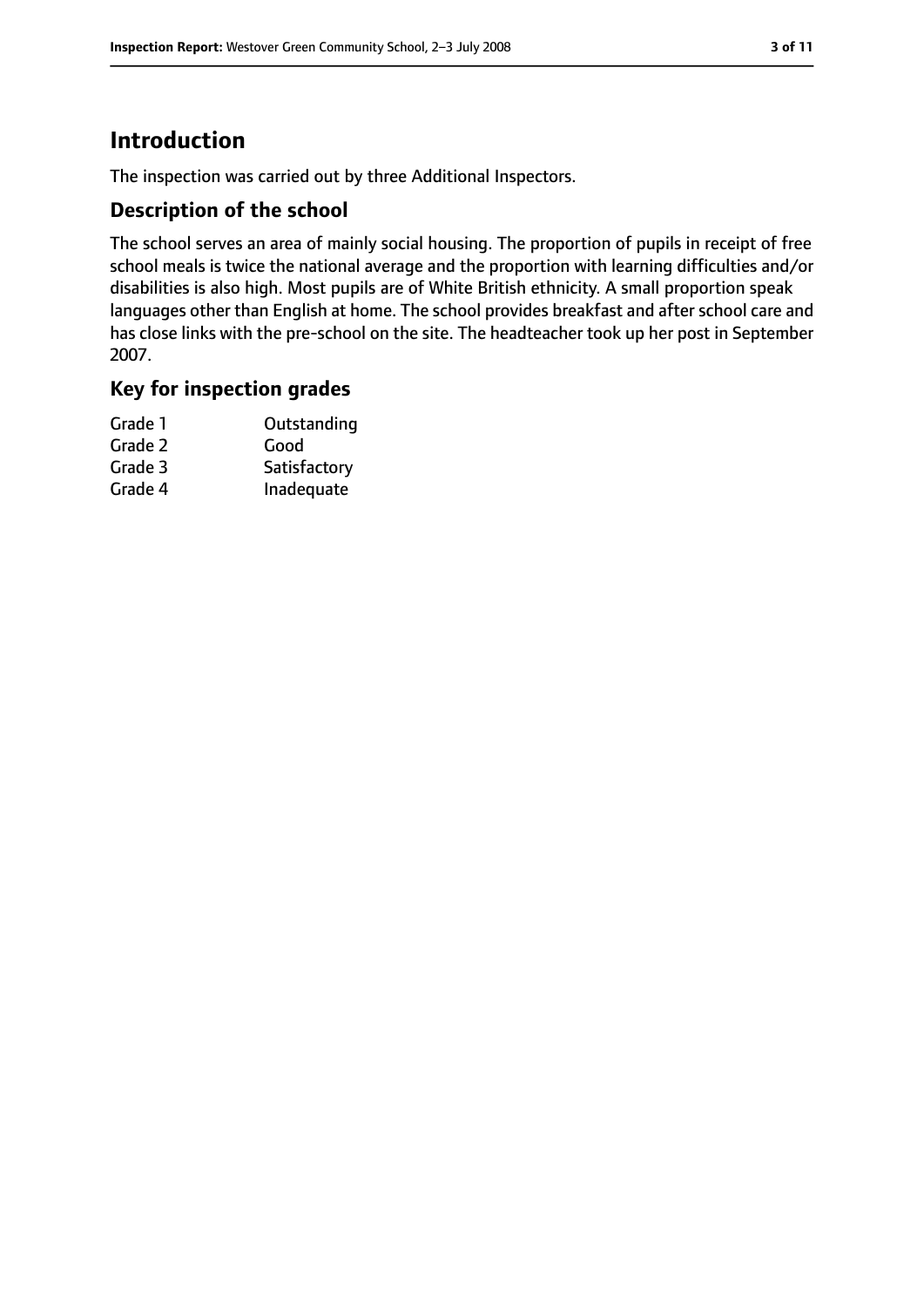## **Overall effectiveness of the school**

#### **Grade: 2**

This is a good school in which pupils achieve well. As parents said, 'Westover Green School is a name to trust,' a view echoed by others. Notable strengths include the outstanding behaviour of the pupils, their spiritual, moral, social and cultural development and the excellent quality of the Foundation Stage (Reception). In spite of modest levels of attendance, often due to family issues, pupils greatly enjoy their learning. They also make an outstanding contribution to both the school and wider communities.

Children start school with levels of skill and knowledge that are well below those expected. They make excellent progress in the Foundation Stage. By the end of Year 2, while standards of reading, writing and mathematics are below average, pupils have made good progress. This continues in Years 3 to 6, and by the end of Year 6 the proportions attaining the national standard in English, mathematics and science are average, although the numbers attaining the higher level are small.

In 2006, standards at the end of Year 6 were very low. The local authority correctly identified the school as needing additional help, as a result of which standards rose dramatically in 2007. Under the dynamic leadership of the new headteacher, further excellent improvements have been made, with reduced levels of support from the local authority. The school correctly identified that, in addition to continuing to raise standards, improving pupils' behaviour and the quality of the Foundation Stage were high priorities. Both these aspects of the school's work are now outstanding, indicating that the school has made excellent improvements recently and is in an excellent position to continue to improve . The school's leaders have a good understanding of itsstrengths and relative weaknesses. The headteacher has very good support from her deputy and other senior staff, the morale of staff is high and the governing body is developing its role well.

Pupils' good progress is due to consistently good teaching in which teachers plan tasks that are generally well matched to pupils' abilities. This is especially so for those with learning difficulties, who receive very good support from teaching and learning assistants and hence also make good progress. To quote parents, 'Our daughter, who has severe learning difficulties, has made excellent progress.' However, tasks are not always sufficiently challenging for the most able pupils. Teachers have high expectations of pupils' behaviour and lessons proceed at a good pace. Marking is good, with helpful comments, and pupils are also set targets for improvement, but they have limited opportunities to assess their own progress and hence do not fully understand how to improve their work. Pupils enjoy the good curriculum with a range of visits and visitors and interesting activities such as international week, but in some subjects there are insufficient opportunities for pupils to develop their skills and to understand the links between the things they learn.

Pupils are cared for very well and they and their families receive excellent support. Parents greatly value the opportunities to learn with their children and the very good support offered by the home-school liaison officer, who 'puts in a lot of time to help me and my children', to quote a parent. The school's excellent links with welfare agencies and with other schools also contribute well to their care. The school meets all requirements to keep children safe.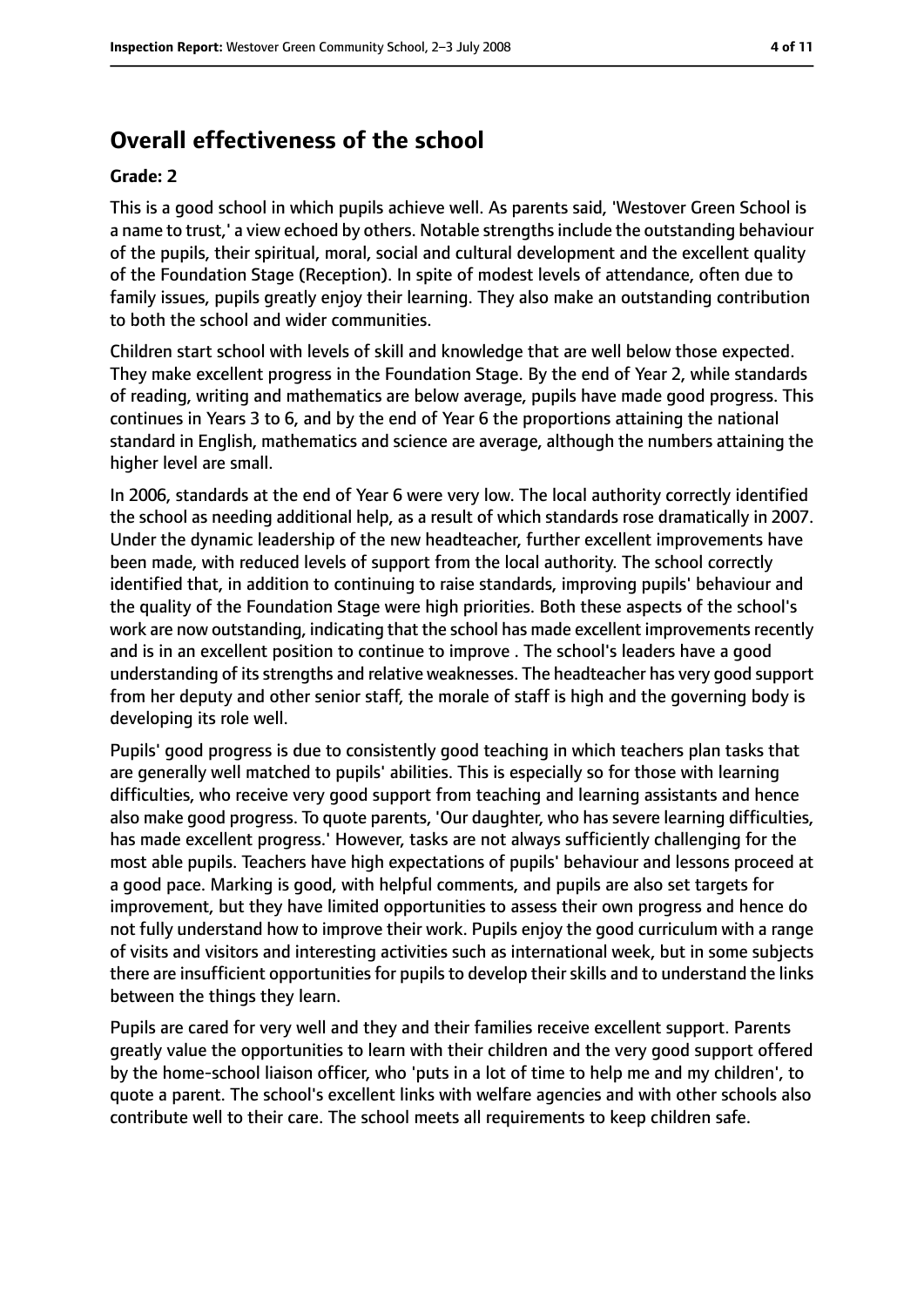## **Effectiveness of the Foundation Stage**

#### **Grade: 1**

Children make excellent progress in the Foundation Stage. Many start school with few skills and limited knowledge but by the end of the year most attain the goals set for children of their age and some exceed these levels. They make especially good progress in their communication skills and in their social and emotional development. Children are guided very well to make appropriate choices from the wide range of exciting activities on offer, and greatly enjoy learning and playing with their friends. The dedicated team of staff provide excellent teaching, care and guidance for the children. They learn both indoors and outdoors in an exciting environment which has recently been refurbished. There are excellent links with the pre-school on the site, which many of the children attend. Staff have achieved particular success in managing the potentially challenging behaviour of some children. The leadership of the deputy headteacher has led to rapid improvements in the Foundation Stage over the last year.

#### **What the school should do to improve further**

- Raise the standards attained by the most able pupils by providing them with more challenging activities, especially in English and mathematics.
- Ensure that pupils understand how to assess their own progress and use marking and the process of setting targets to improve their work.

## **Achievement and standards**

#### **Grade: 2**

Standards attained in reading, writing and mathematics at the end of Year 2 improved considerably in 2007 and there is good evidence of further improvement in 2008. By this age, most pupils can read fluently and many can write in accurate sentences using good quality handwriting. Few, however, attain the higher level in national assessments. This pattern is also evident at the end of Year 6, where there is evidence that three quarters of the pupils this year will attain the nationally expected standard in English, mathematics and science. A very high proportion of pupils make better than expected progress in Years 3 to 6, representing good progress overall. With the exception of a small number of more able pupils, all pupils achieve equally well. Especially pleasing is the evidence from many books of extended, accurate and interesting work from pupils who clearly do not find the tasks easy. There is evidence of work of a high standard in other subjects, including information and communication technology (ICT), art and design, music and physical education (PE).

## **Personal development and well-being**

#### **Grade: 2**

Much of the school's success in promoting pupils' good personal development and well-being stemsfrom the outstanding work done to improve behaviour in the school. This has, for instance resulted in exclusions in the current year reducing to 10% of the previous year's level. The many strategies adopted to develop a calm, caring ethos that respects personal qualities and differences has led to outstanding spiritual, moral, social and cultural development. The many happy faces of the pupils are a notable feature of the school. They make an excellent contribution to the community, for example by looking after younger pupils, as members of the school council, which has initiated a network of school councils of local schools, and by putting on shows for parents and family. While a small proportion of pupils have poor attendance,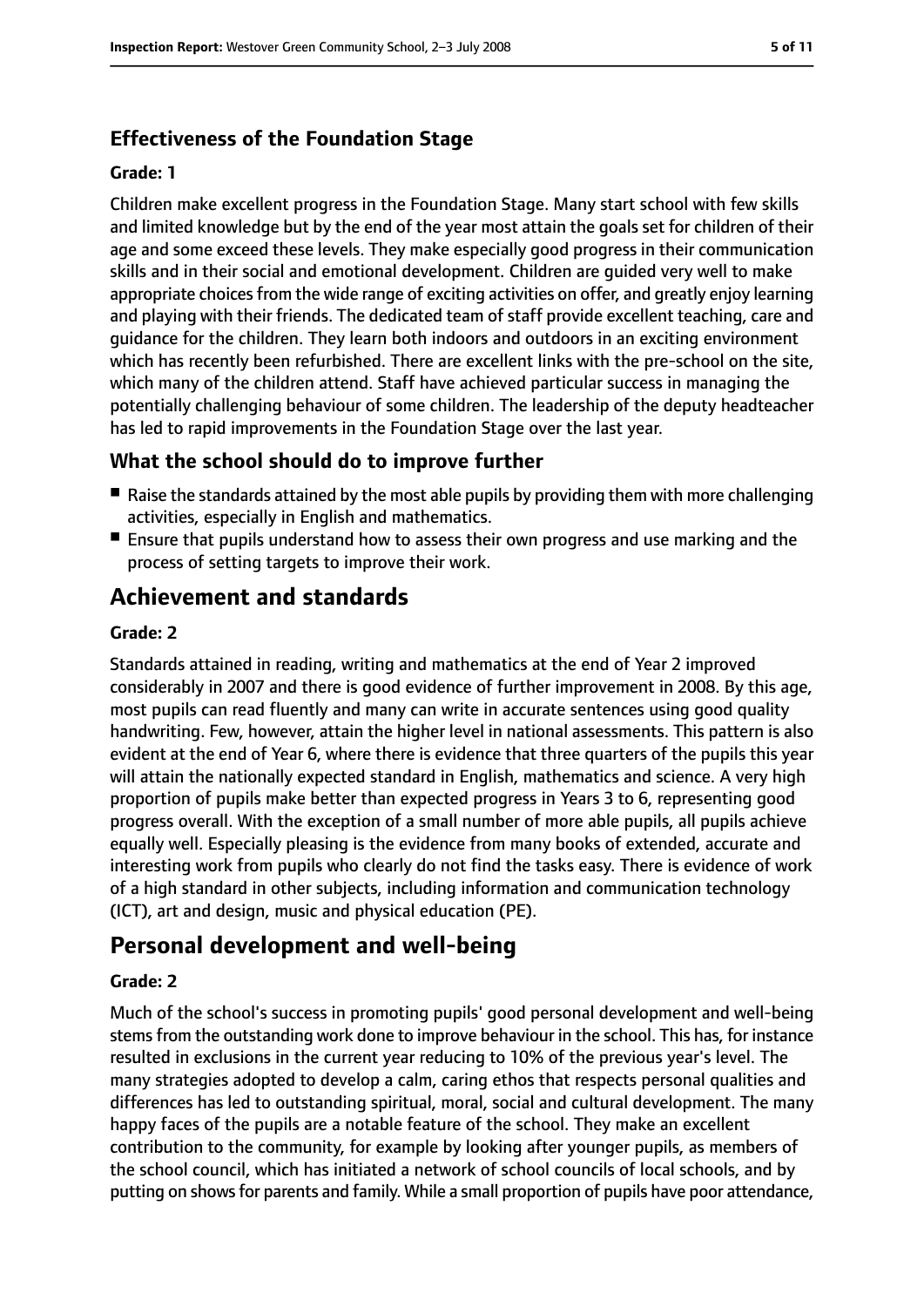the school does all it can to rectify this, for instance by continually sending text messages to the parents of absentees. Pupils are especially excited about a promised limousine ride for those recording full attendance in the current year. Pupils have a good understanding of how to keep healthy and safe, and the skills that they will need in later life, such as literacy, numeracy and ICT, are developing well.

# **Quality of provision**

#### **Teaching and learning**

#### **Grade: 2**

Teaching is good throughout the school, and in the Foundation Stage, it is excellent. Teachers have consistently high expectations that pupils will behave well and work at a good pace. Hence, classrooms have an industrious atmosphere characterised by excellent relationships. Discussions between pupils are especially effective in developing their understanding of the task. Resources including ICT are used well to make lessons interesting. Pupils with learning difficulties and/or disabilities are taught especially well, in some cases due to excellent links with a nearby special school, but in the majority of cases due to very good planning by the teacher and very effective support from teaching and learning assistants. In a few cases, teachers do not make sufficient checks that pupils understand the tasks, and sometimes opportunities to stretch the most able pupils are missed. This is not always the case, however, as when Year 2 pupils discussed alliteration in the poetry of Roger McGough.

#### **Curriculum and other activities**

#### **Grade: 2**

While the need to raise standards has placed an understandable emphasis on literacy and numeracy in the curriculum, pupils are taught the full range of required subjects. Recent improvements include altering the timing of trips and visits to ensure that pupils can make full use of the experience in their learning. There is a very good range of additional activities as varied as sport and gardening, and good use is made of links, for instance with a nearby village school, to widen pupils' experience of the world. Pupils showed huge enthusiasm for a challenge issued by the headteacher based on the television show 'The Apprentice'. Opportunities for pupils to develop skills through other subjects, or to understand how subjects link together, are limited, but the school has correctly identified this as an important area for future development.

#### **Care, guidance and support**

#### **Grade: 2**

The school has excellent links with parents who value the wide-ranging support the school offers. Pupils receive outstanding care and support appropriate to their varied needs. Very good links with social and welfare services mean that issues that arise can be dealt with quickly and effectively. 'Family learning' initiatives enable parents to develop their own skills alongside their children. The school provides satisfactory breakfast and after school care, although these are not linked to similar services offered elsewhere in the community.

Pupils are offered academic guidance in the form of marking and targets that is satisfactory but they have insufficient opportunities to assess their own work and hence have a limited understanding of how to use the guidance to improve it.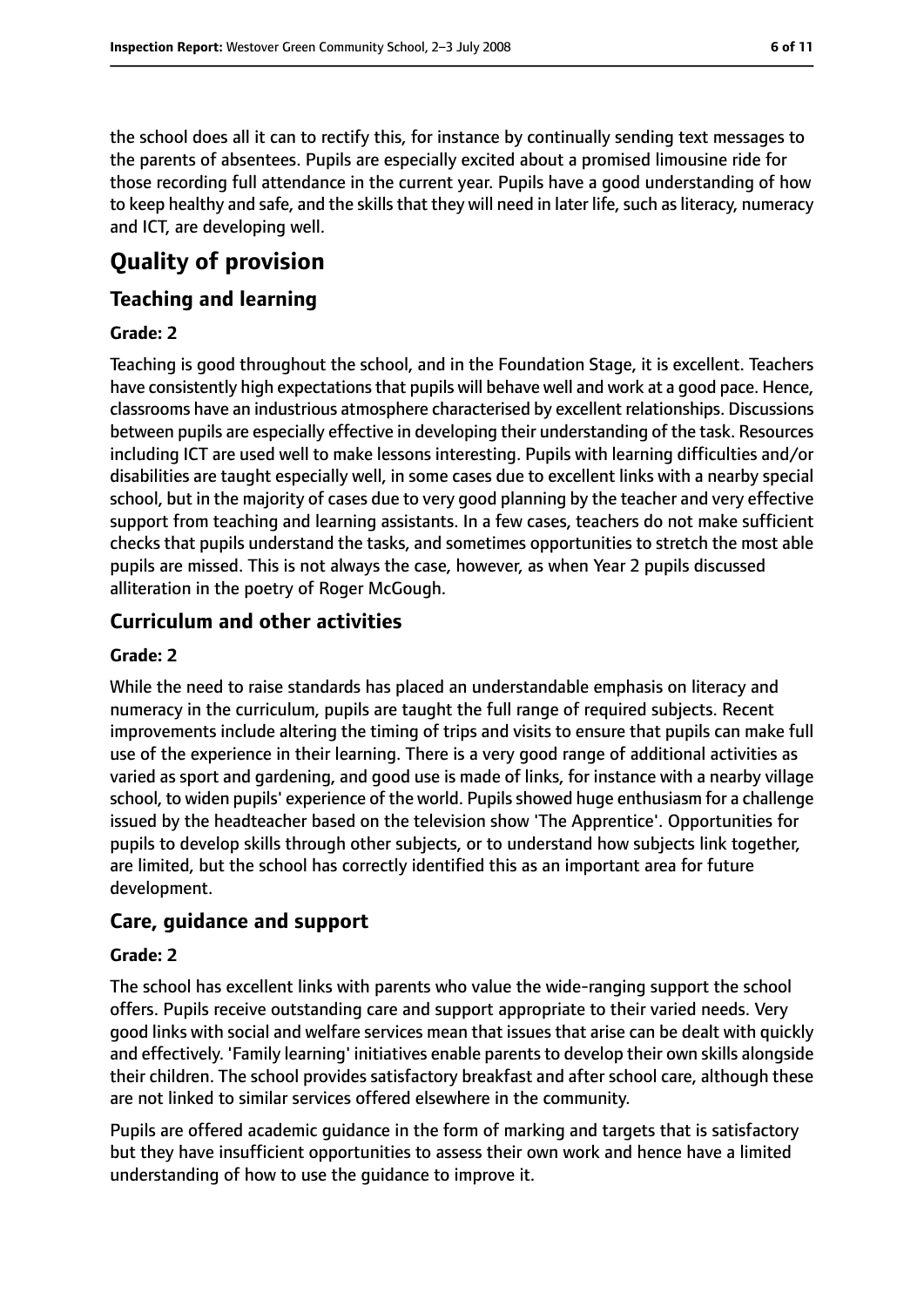### **Leadership and management**

#### **Grade: 2**

Leaders have a relentless focus on raising standards and improving the quality of education the school provides. This reflects a good understanding of the school's strengths and weaknesses and has led to tremendous improvement over the last two years. They set targets which, although modest in the past, are increasingly demanding and are usually achieved. Targets set to improve behaviour have been especially effective. Subject and other middle leaders provide good leadership, and their skills of monitoring and evaluation are improving under the headteacher's guidance. The governing body has remedied past weaknesses and provides strong support, with governors becoming more skilled at holding the school to account. Recent training has given staff greater confidence in their own abilities and in what their pupils are capable of achieving. Development planning is more effective than in the past, although plans have too many priorities and some lack clear measures of success.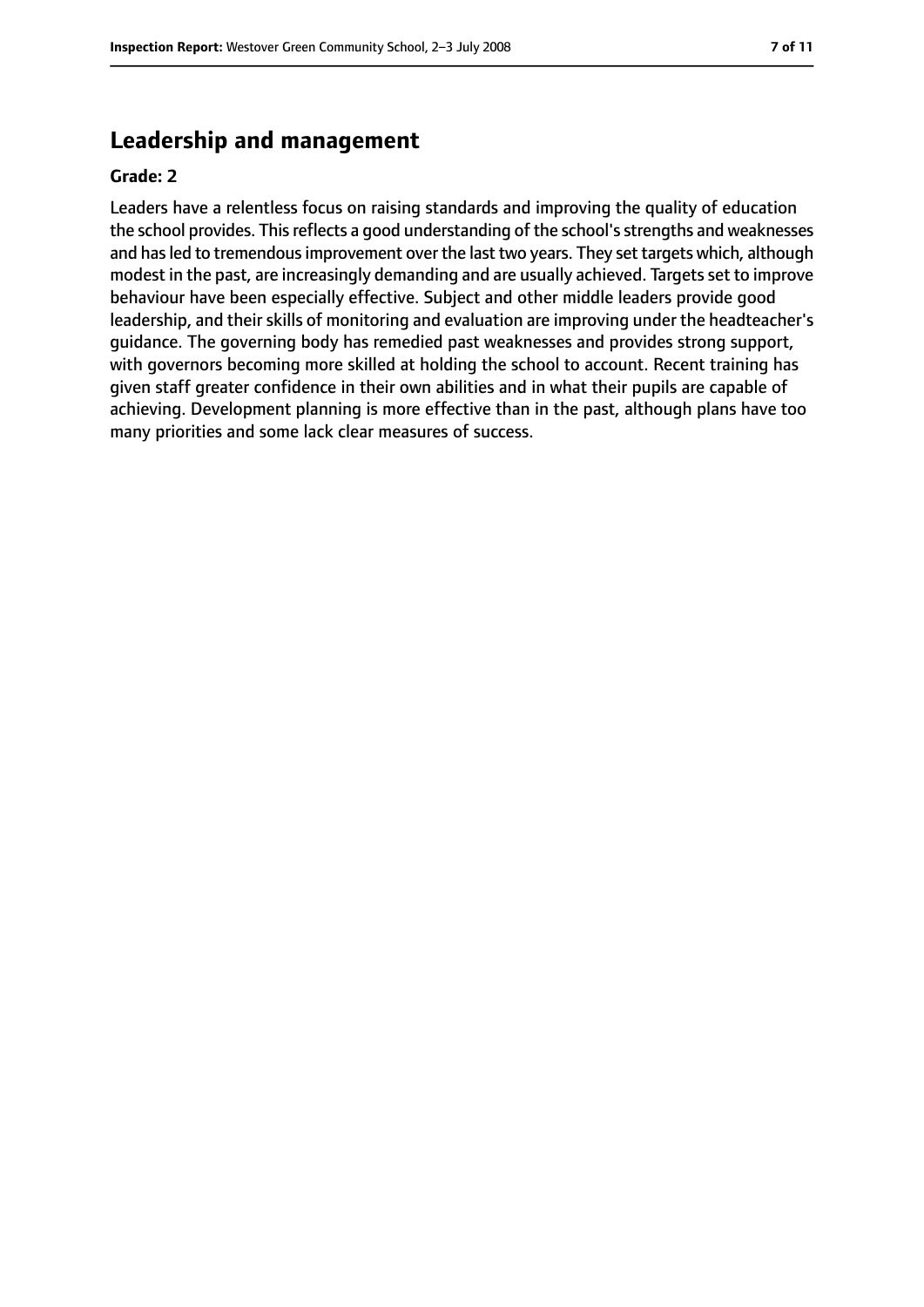**Any complaints about the inspection or the report should be made following the procedures set out in the guidance 'Complaints about school inspection', which is available from Ofsted's website: www.ofsted.gov.uk.**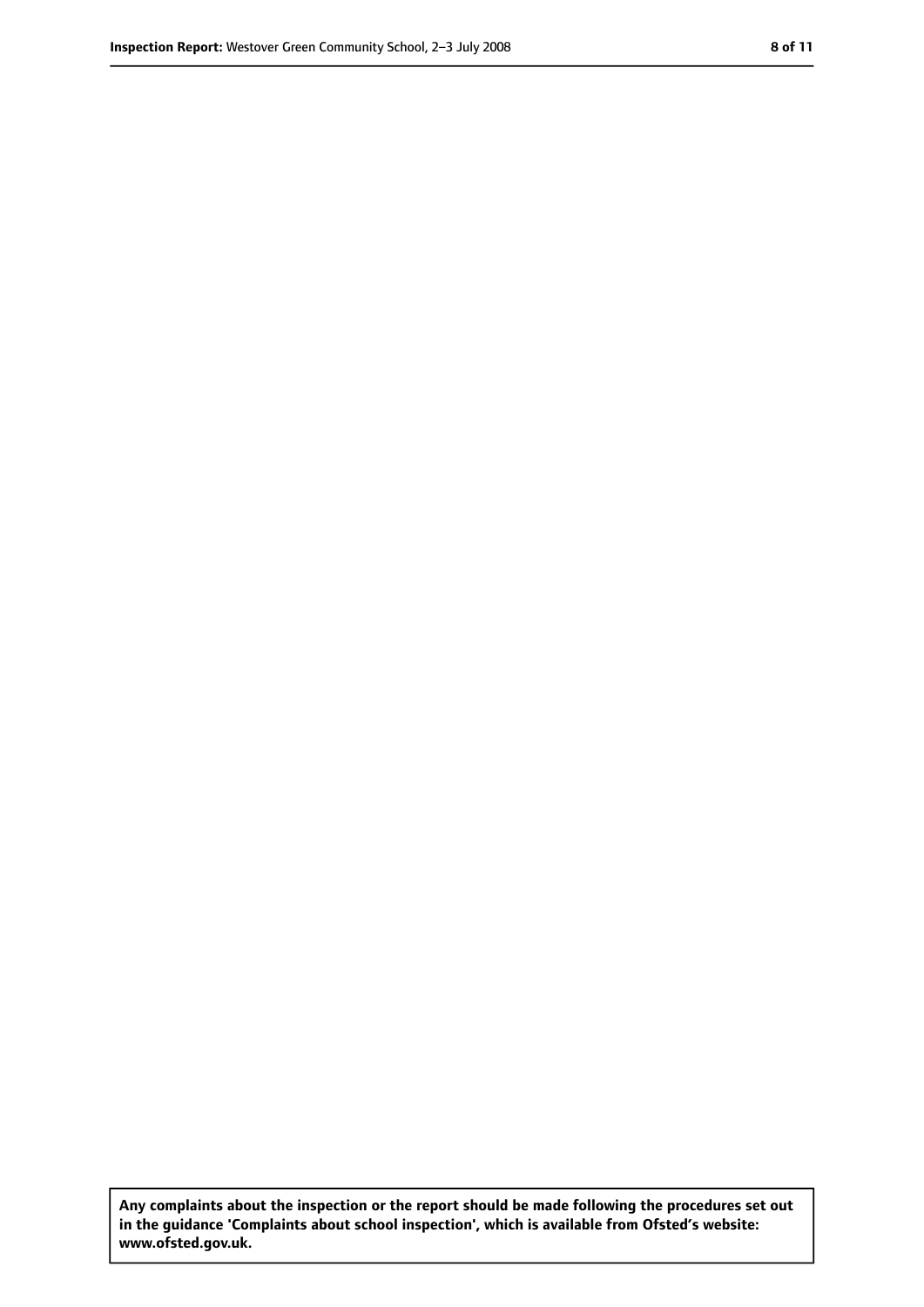# **Inspection judgements**

| $^{\backprime}$ Key to judgements: grade 1 is outstanding, grade 2 good, grade 3 satisfactory, and | <b>School</b>  |
|----------------------------------------------------------------------------------------------------|----------------|
| arade 4 inadequate                                                                                 | <b>Overall</b> |

### **Overall effectiveness**

| How effective, efficient and inclusive is the provision of education, integrated<br>care and any extended services in meeting the needs of learners? |     |
|------------------------------------------------------------------------------------------------------------------------------------------------------|-----|
| Effective steps have been taken to promote improvement since the last<br>inspection                                                                  | Yes |
| How well does the school work in partnership with others to promote learners'<br>well-being?                                                         |     |
| The effectiveness of the Foundation Stage                                                                                                            |     |
| The capacity to make any necessary improvements                                                                                                      |     |

#### **Achievement and standards**

| How well do learners achieve?                                                                               |  |
|-------------------------------------------------------------------------------------------------------------|--|
| The standards <sup>1</sup> reached by learners                                                              |  |
| How well learners make progress, taking account of any significant variations between<br>groups of learners |  |
| How well learners with learning difficulties and disabilities make progress                                 |  |

#### **Personal development and well-being**

| How good is the overall personal development and well-being of the<br>learners?                                  |  |
|------------------------------------------------------------------------------------------------------------------|--|
| The extent of learners' spiritual, moral, social and cultural development                                        |  |
| The extent to which learners adopt healthy lifestyles                                                            |  |
| The extent to which learners adopt safe practices                                                                |  |
| How well learners enjoy their education                                                                          |  |
| The attendance of learners                                                                                       |  |
| The behaviour of learners                                                                                        |  |
| The extent to which learners make a positive contribution to the community                                       |  |
| How well learners develop workplace and other skills that will contribute to<br>their future economic well-being |  |

#### **The quality of provision**

| How effective are teaching and learning in meeting the full range of the<br>learners' needs?          |  |
|-------------------------------------------------------------------------------------------------------|--|
| How well do the curriculum and other activities meet the range of needs<br>and interests of learners? |  |
| How well are learners cared for, quided and supported?                                                |  |

 $^1$  Grade 1 - Exceptionally and consistently high; Grade 2 - Generally above average with none significantly below average; Grade 3 - Broadly average to below average; Grade 4 - Exceptionally low.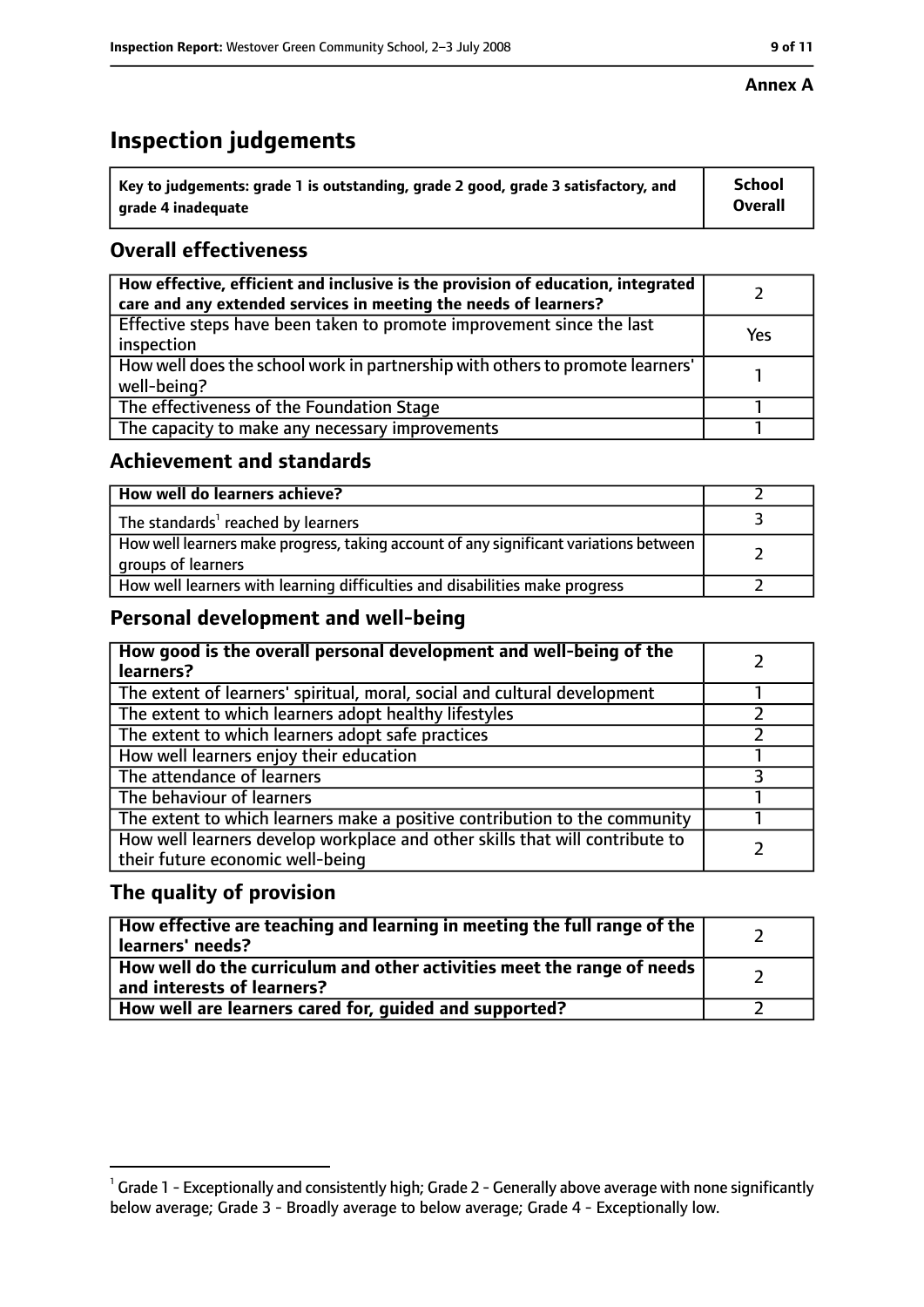# **Leadership and management**

| How effective are leadership and management in raising achievement<br>and supporting all learners?                                              |     |
|-------------------------------------------------------------------------------------------------------------------------------------------------|-----|
| How effectively leaders and managers at all levels set clear direction leading<br>to improvement and promote high quality of care and education |     |
| How effectively leaders and managers use challenging targets to raise standards                                                                 |     |
| The effectiveness of the school's self-evaluation                                                                                               |     |
| How well equality of opportunity is promoted and discrimination tackled so<br>that all learners achieve as well as they can                     |     |
| How effectively and efficiently resources, including staff, are deployed to<br>achieve value for money                                          |     |
| The extent to which governors and other supervisory boards discharge their<br>responsibilities                                                  |     |
| Do procedures for safequarding learners meet current government<br>requirements?                                                                | Yes |
| Does this school require special measures?                                                                                                      | No  |
| Does this school require a notice to improve?                                                                                                   | No  |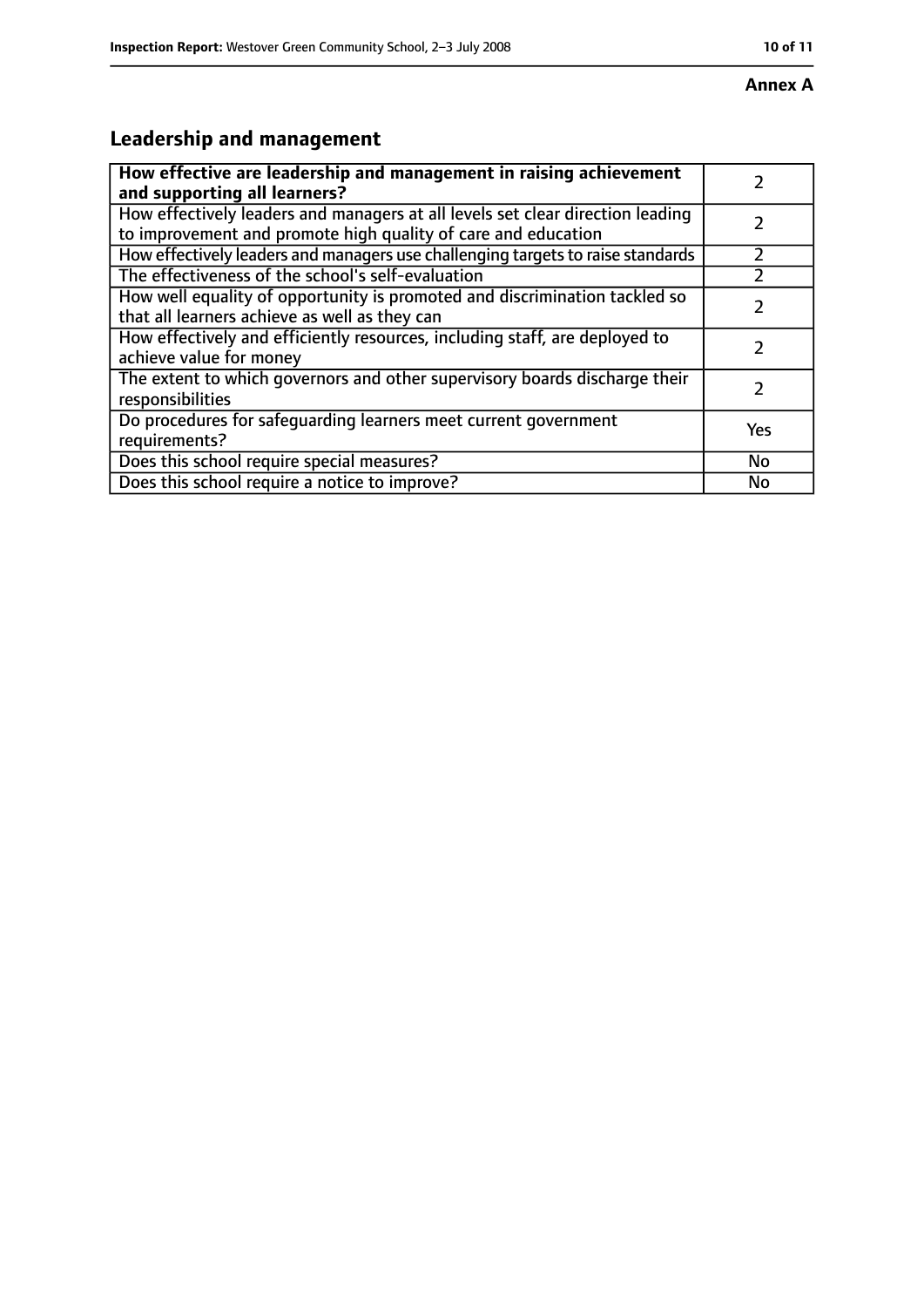## **Text from letter to pupils explaining the findings of the inspection**

Dear Pupils

Westover Green Community Primary School, Bridgwater TA6 7HB

We very much enjoyed talking to you and seeing your work when we visited your school recently. We want to thank you for spending time with us. We especially enjoyed talking to you as we found you confident, friendly and able to express your views very clearly. We especially enjoyed seeing your DVD about 'The Apprentice'.

Yours is a good school which has improved a lot recently. These are some of the most important things about it:

- Your behaviour is outstanding. We realise some of you need help to behave well and the staff and other pupils do all they can to help. This works very well.
- The Foundation Stage (Reception) gives you an excellent start to your education.
- Almost all of you make good progress and by the time you reach Year 6 standards are in line with national averages.
- Those of you who sometimes find learning difficult get the help you need and make good progress.
- There are plenty of exciting things for you to take part in, like the Talent Show, the Limousine Ride for good attendance, and 'The Apprentice'.
- You have lots of good links with other schools and we were very impressed that you set up a network of local school councils.
- Teaching is good. Teachers expect you to work hard, and you do.
- You told us that you really enjoy school and we noticed how much children smile.
- The staff care for you very well and also help your families when there are problems.
- The headteacher, other staff and governors lead the school well, and are really good at making things even better for you.

We have asked the school to give those of you who are good at school work some work that is even more challenging, and to help you to use your targets and the teachers' marking to improve your work even more. You can help by always coming to school unless you are ill, and by politely telling the teacher if you find the work too easy or if you do not understand how to improve it.

Yours sincerely

Paul Sadler Lead Inspector